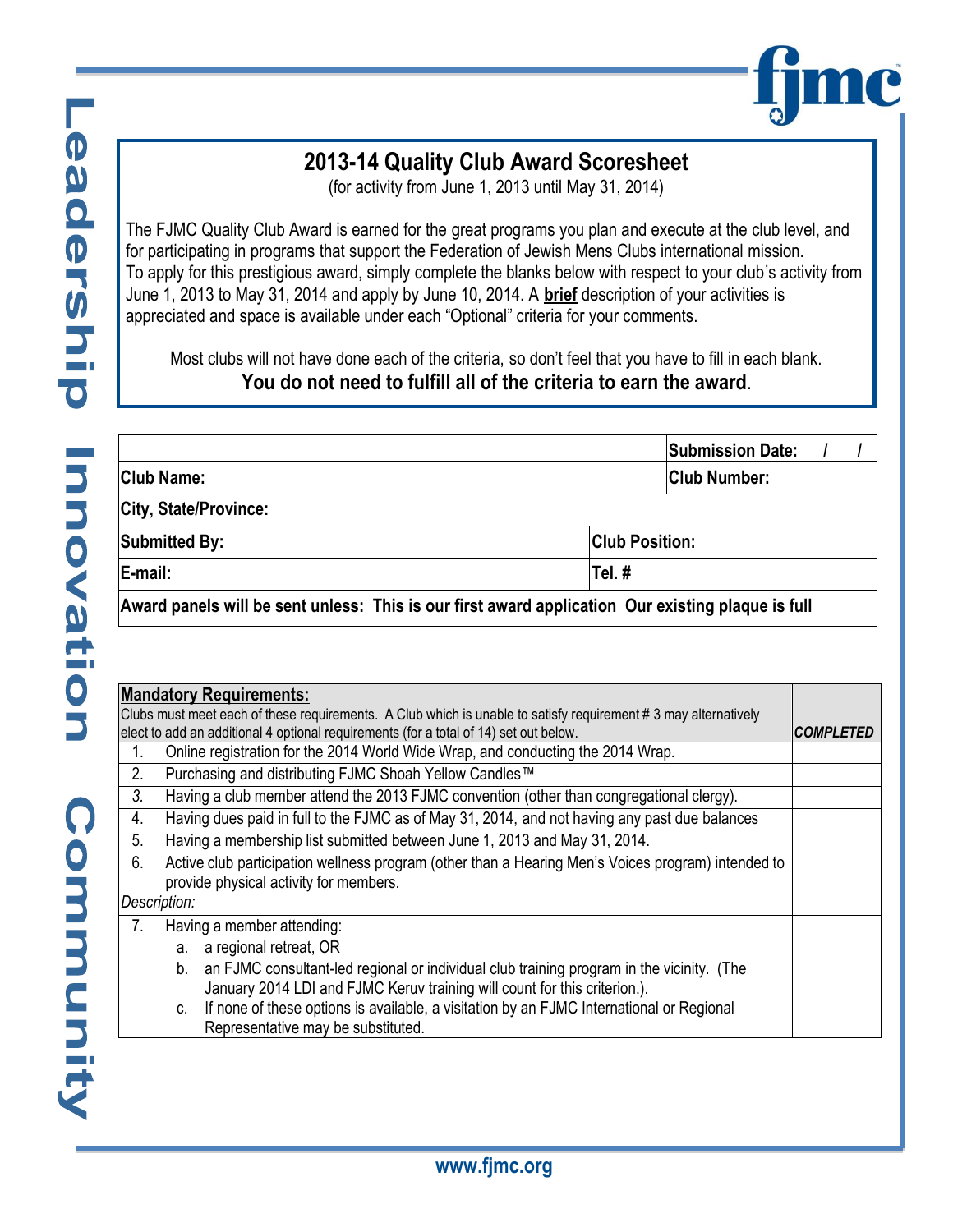|                | <b>Optional Requirements:</b><br>Clubs must complete any 10 of these requirements (14 if unable to complete Mandatory Requirement #3) with at                                                                                       |                  |
|----------------|-------------------------------------------------------------------------------------------------------------------------------------------------------------------------------------------------------------------------------------|------------------|
|                | least 1 requirement from each category. (Note - there will be special recognition for clubs that complete all 20<br>requirements.)                                                                                                  |                  |
|                |                                                                                                                                                                                                                                     | <b>COMPLETED</b> |
|                | PROGRAMMING (Programs can be one time events or ongoing endeavors)                                                                                                                                                                  |                  |
| 1.             | Jewish Observance Program intended to include some kind of hands-on activity and not simply a<br>Sunday morning speaker on the matter.                                                                                              |                  |
|                | Description:                                                                                                                                                                                                                        |                  |
| 2.             | Community Service Project intended to represent a program benefiting the community outside the<br>local shul.                                                                                                                       |                  |
|                | Description:                                                                                                                                                                                                                        |                  |
| 3.             | Synagogue service project intended to benefit the synagogue or congregation.                                                                                                                                                        |                  |
|                | Description:                                                                                                                                                                                                                        |                  |
| 4.             | Men's Club Shabbat (Friday night, Saturday morning, or both)                                                                                                                                                                        |                  |
| 5.             | Hearing Men's Voices program.                                                                                                                                                                                                       |                  |
|                | Description:                                                                                                                                                                                                                        |                  |
| 6.             | Keruv program.                                                                                                                                                                                                                      |                  |
|                | Description:                                                                                                                                                                                                                        |                  |
| 7 <sub>1</sub> | Shomrei Haaretz project.                                                                                                                                                                                                            |                  |
|                | Description:                                                                                                                                                                                                                        |                  |
| 8.             | Father-child program or youth support activity.                                                                                                                                                                                     |                  |
|                | Description:                                                                                                                                                                                                                        |                  |
| 9.             | Joint program with another Men's Club (other than a regional activity) (This can be with a Men's<br>Club outside of the Conservative/Masorti Movement) Name(s) of other Men's Clubs must be<br>submitted to satisfy this criterion. |                  |
|                | Description:                                                                                                                                                                                                                        |                  |
|                | 10. Purchasing FJMC books or materials other than Yellow Candles in support of programming.                                                                                                                                         |                  |
|                | Description:                                                                                                                                                                                                                        |                  |

**fime** 

Community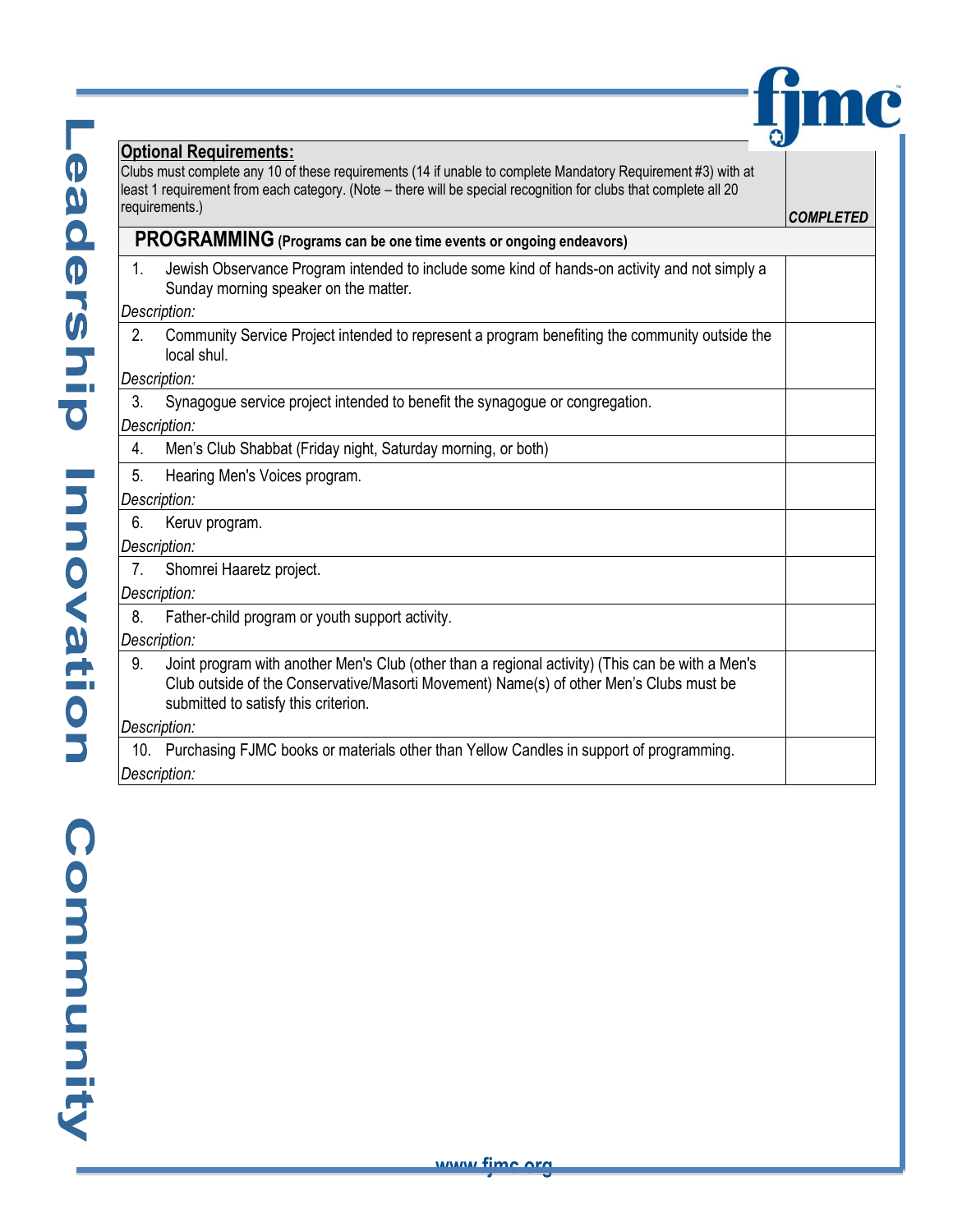

## **CLUB ADMINISTRATION**

11. Having someone in place as of May 1, 2014, to be the next club president (Person does not need to have the formal title of First Vice President, but must acknowledge his willingness to serve, and his name must be submitted to satisfy this criteria)

## *Name:*

| 12. Having regular communication to inform members of activities and/or meetings. |
|-----------------------------------------------------------------------------------|
| Description:                                                                      |
| 13. Having a written and adopted budget for the 2013-14 program year              |

14. Having a published calendar of activities for the 2013-14 program year

| <b>REGIONAL AND INTERNATIONAL PARTICIPATION</b> |                                                                                                                                                                                                       | <b>COMPLETED</b> |
|-------------------------------------------------|-------------------------------------------------------------------------------------------------------------------------------------------------------------------------------------------------------|------------------|
|                                                 | 15. Having a member as an elected FJMC or Regional officer (i.e. not a member of a Board of<br>Directors or Trustees)                                                                                 |                  |
| Name:                                           |                                                                                                                                                                                                       |                  |
|                                                 | 16. Having a member (other than one in #16) actively serving on an International FJMC<br>committee                                                                                                    |                  |
| Name:                                           |                                                                                                                                                                                                       |                  |
|                                                 | 17. Having a member attend a regional honoree program, such as a man-of-the-year event,<br>OR some other regional event that is not training or a meeting. A meeting with a program<br>is acceptable. |                  |
| Name:                                           |                                                                                                                                                                                                       |                  |
|                                                 | 18. Participating directly in activity on the international level to help Masorti Judaism.                                                                                                            |                  |
|                                                 | Description:                                                                                                                                                                                          |                  |
|                                                 | 19. Promote the JSearch Professional and Business Directory, resulting in at least 5 ads in the<br>Directory that credit the club for their ad.                                                       |                  |

*If you have a great activity or an idea that you feel should be considered towards Quality Club, please submit it with your application.* 

*Please send your completed information by June 10, 2014 to Gerry Brin at [gbrinqca@comcast.net](mailto:gbrinqca@comcast.net) or 1924 McCraren Road, Highland Park, IL. 60035-2229.*

*If you have any questions, e-mail Gerry or call him at (H) 847-831-3744 (O) 847-831-9800 (M) 773-569-7755*

<u>waww.fim</u>